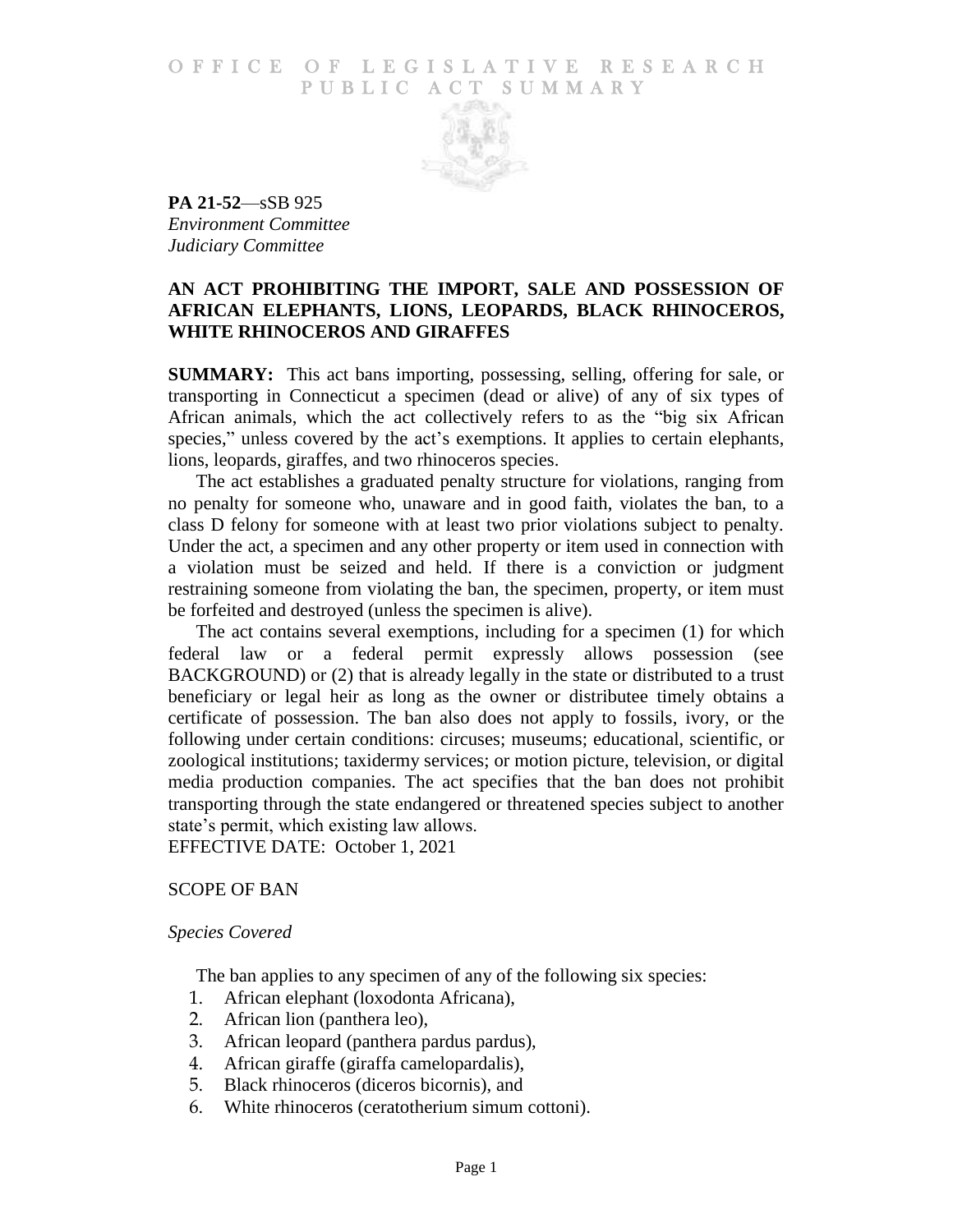A specimen, generally, includes any part, product, or offspring of the species, whether dead or alive, including part of a manufactured or food product (see *Exemptions*, below).

# *Exemptions*

*Federally Authorized Possession.* The act allows possessing a specimen of one of the big six African species if a federal law or permit expressly authorizes it (see BACKGROUND).

*Fossils and Ivory.* The act's ban does not apply to fossils or ivory.

*Individuals, Museums, and Educational or Scientific Institutions.* The act also exempts from the ban, if federal law does not prohibit it, a specimen that is:

- 1. located or possessed in Connecticut before October 1, 2021, and whose legal owner obtains a certificate of possession from the Department of Energy and Environmental Protection (DEEP) within 180 days after that date;
- 2. distributed directly to a legal beneficiary of a trust or to a legal heir who obtains a certificate of possession from DEEP within 180 days after receiving the specimen;
- 3. (a) to be used by a zoological institution for educational purposes or (b) part of a collection of a museum or an educational or scientific institution with a federal educational or scientific tax exemption, as long as it is not subsequently sold, offered for sale, traded, bartered, or distributed to another party that is not a tax exempt museum or educational or scientific institution; or
- 4. imported to Connecticut by a tax exempt educational or scientific institution for research purposes.

For a transfer to a legal beneficiary or heir to be exempt, the specimen must also have been located or possessed by the decedent before October 1, 2021, and the beneficiary or heir may not then sell or offer the specimen for sale, or trade, barter, or distribute it to someone else.

*Taxidermy Services.* Unless prohibited by federal law, the act allows possessing a big six African species specimen in the state if it is for performing taxidermy services. But for the exemption to apply, the specimen must be removed from the state within 14 days after the services are complete.

*Zoos, Circuses, and Production Companies.* The act does not apply to zoological institutions or circuses when they import, transport, or possess live big six African species.

The act also specifies that its ban does not apply to the exhibition, purchase, transport, or use of these animals in a motion picture, television, or digital media production if the involved production company employs or contracts with a federally licensed dealer or exhibitor or a federally registered carrier, intermediate handler, or unlicensed exhibitor.

By law, these dealers and exhibitors must meet U.S. Department of Agriculture (USDA) standards for humanely handling, caring for, treating, and transporting animals (7 U.S.C. § 2143). Carriers and intermediate handlers must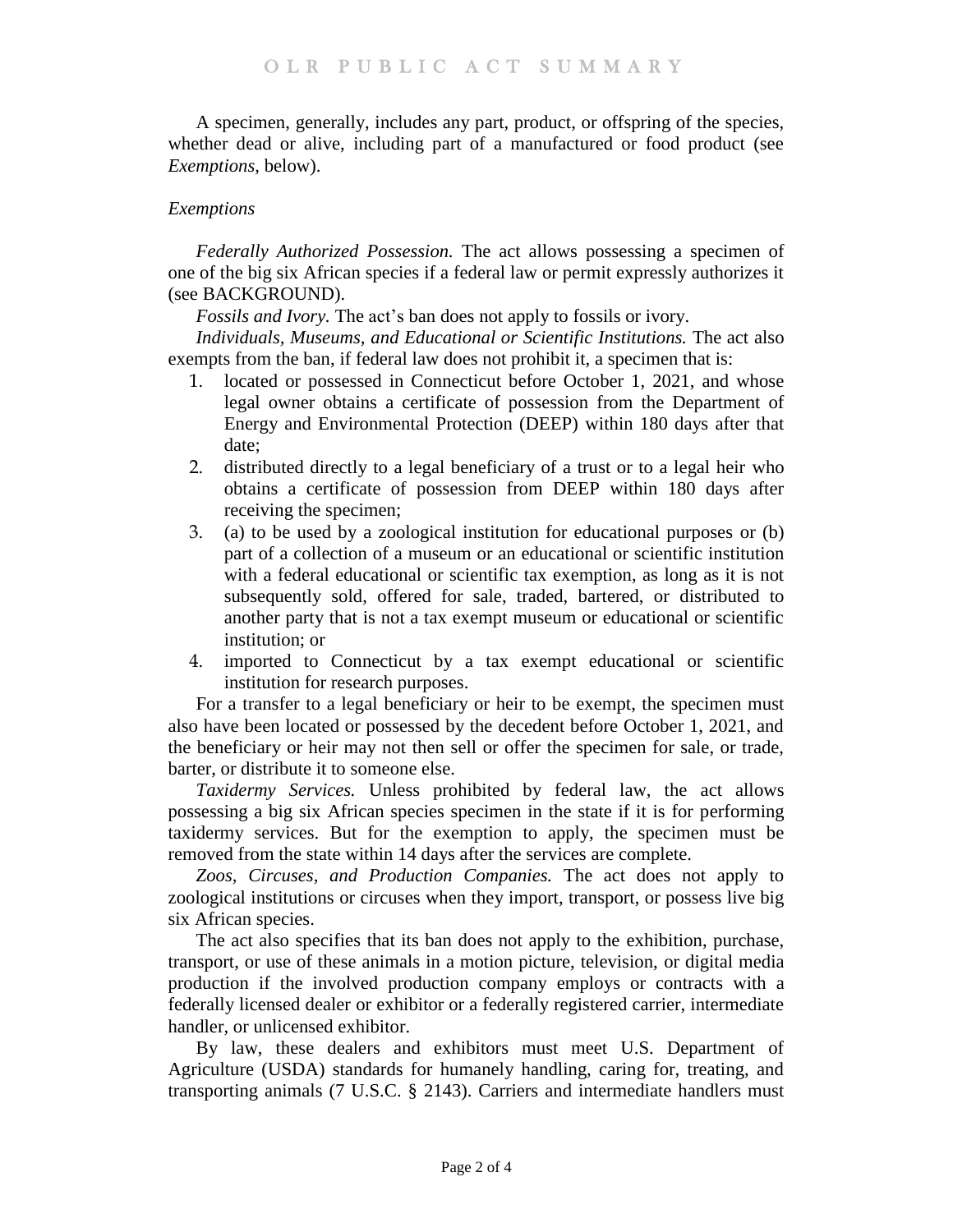follow USDA requirements for accepting animals for transport, such as documentation, transport conditions, and delivery notification (9 C.F.R. § 3.136).

## PENALTIES

Under the act, a first offense is an infraction (see BACKGROUND), unless the violator was unaware, in good faith, of the violation when he or she committed it. In that case, there is no penalty (other than forfeiting the specimen or related property or other item, see below). For someone who previously did not commit an infraction because of good faith unawareness, a second offense is an infraction.

The act makes (1) the first offense committed after an infraction a class B misdemeanor and (2) an offense committed after a class B misdemeanor a class D felony (see [Table on Penalties\)](https://www.cga.ct.gov/2021/rpt/pdf/2021-R-0123.pdf).

## SEIZURE AND DESTRUCTION

Any law enforcement officer may enforce the act's provisions, including executing warrants to search for and seize a banned specimen.

The act requires (1) seizing the specimen and any other property or item used in connection with violating the ban and (2) holding them pending any criminal proceeding. In the proceeding, the act allows secondary evidence, such as photographs, to be admissible as evidence to the same extent as the banned specimen.

Under the act, any specimen, property, or other item that is seized, must be forfeited if there is a conviction or a judgment restraining someone from violating the ban. The specimen (unless alive), property, or item must also be destroyed.

# BACKGROUND

## *Federal and International Law on Animal Trade*

The United States regulates the trade of the species covered by the act, except the African giraffe, through the Convention on International Trade in Endangered Species of Wild Fauna and Flora (CITES) and laws such as the Endangered Species Act (16 U.S.C. § 1531 et seq.). Specifically, trade of the species requires permits at a minimum.

CITES is an international treaty under which governments agree to restrict international trade in certain plants and animals and products derived from them. It provides a framework for countries to follow when adopting legislation to implement the treaty. Trade in protected species must be licensed and there are different levels of protection based on a species' endangered status. CITES currently has 183 members as parties to the treaty, including the United States.

## *Infractions*